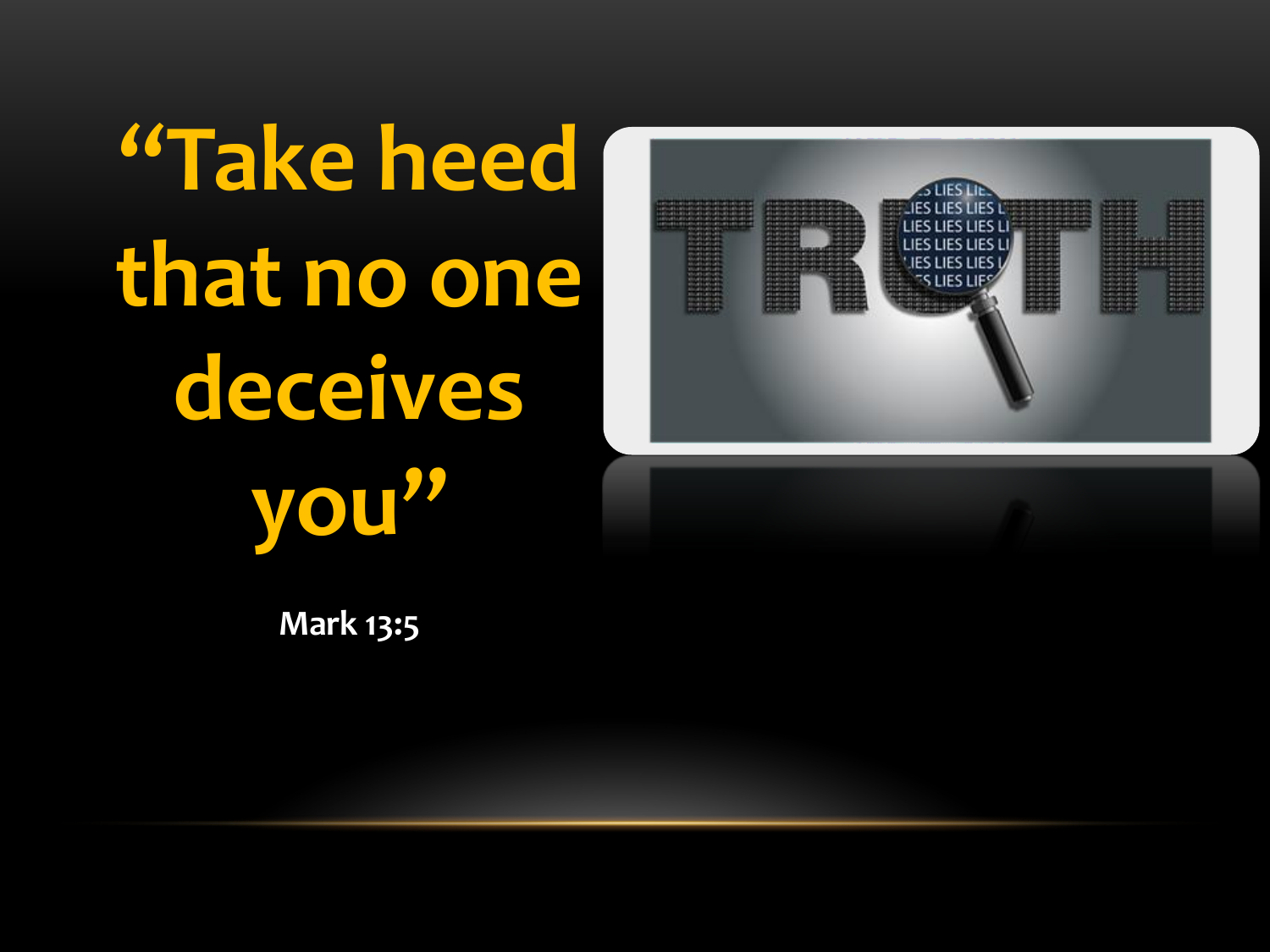Heeding the greatest deceiver of man: **His own heart**



\*The heart is deceitful above all things, and desperately wicked: who can know it? Jeremiah 17:9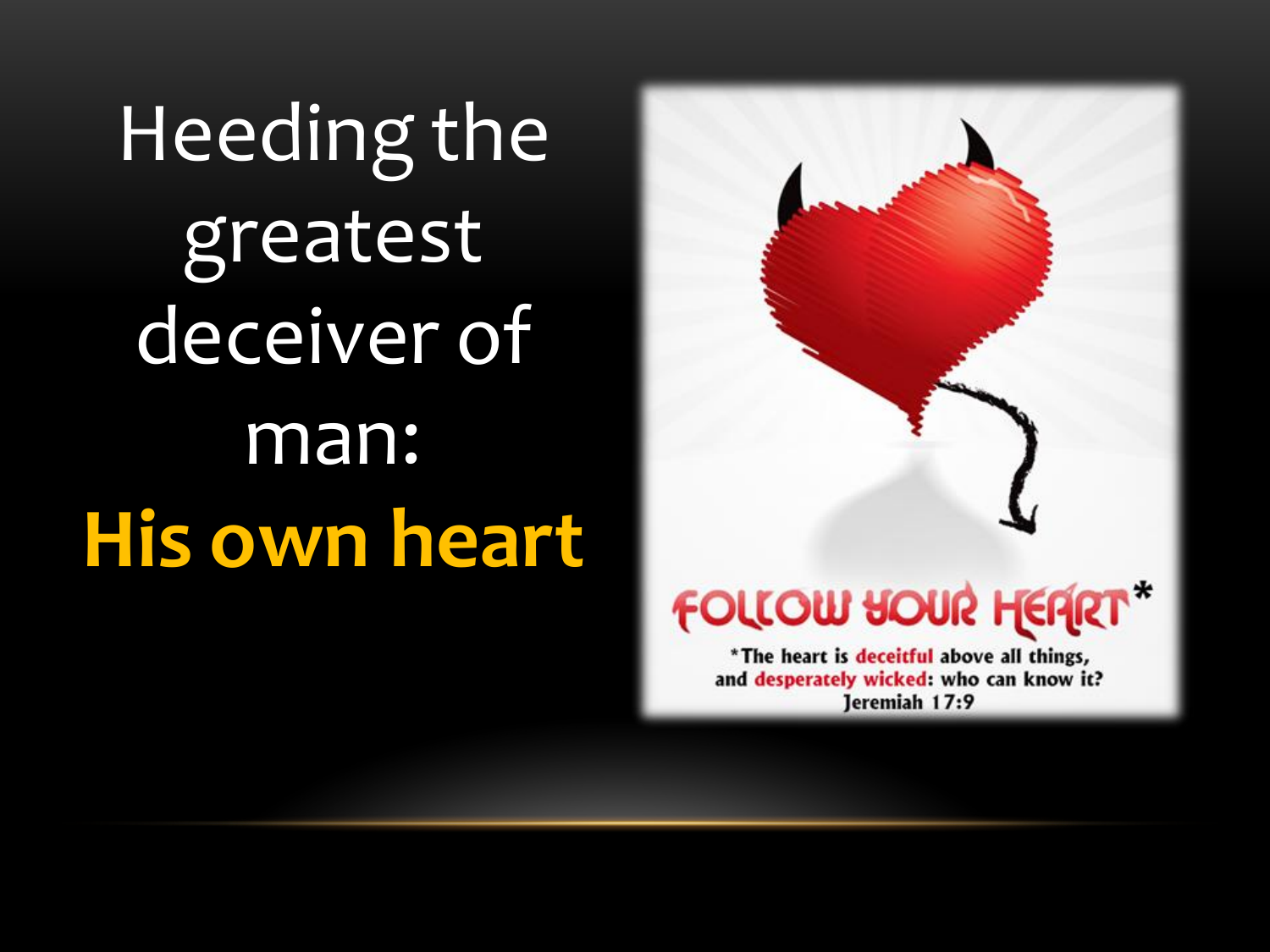# **Self deceived…(1)**

• "The heart *is deceitful above all things,* And desperately wicked; Who can know it?" *Jeremiah 17:9*

• *"*For this they willfully forget…" *2 Peter 3:5*

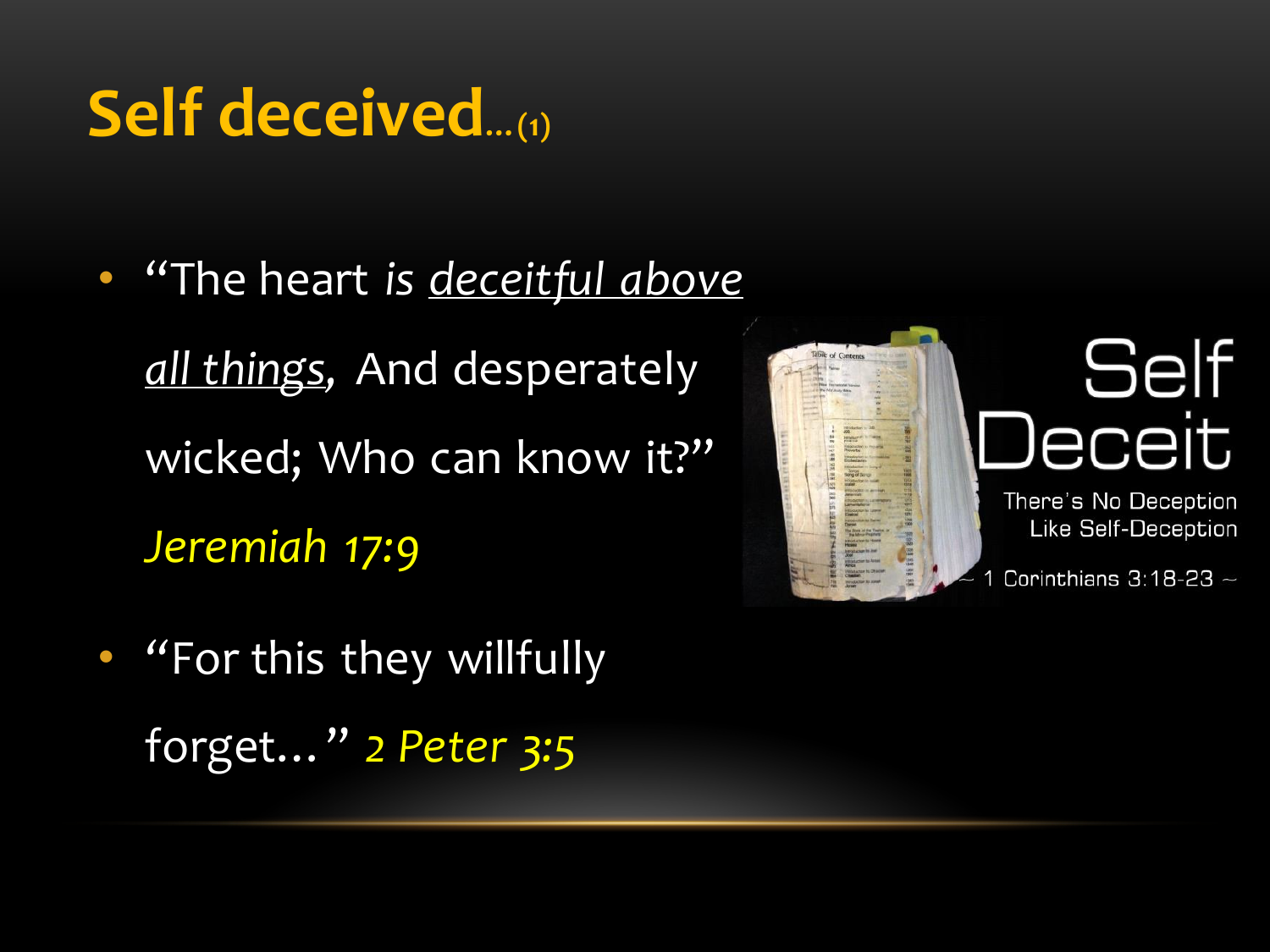## **Self deceived…(2)**

• "And even as they did not like to retain God in *their* knowledge, God gave them over to a debased mind" *Romans 1:28*



*"These things they thought, and* they were mistaken, for their own malice blinded them" *Wisdom 2:21*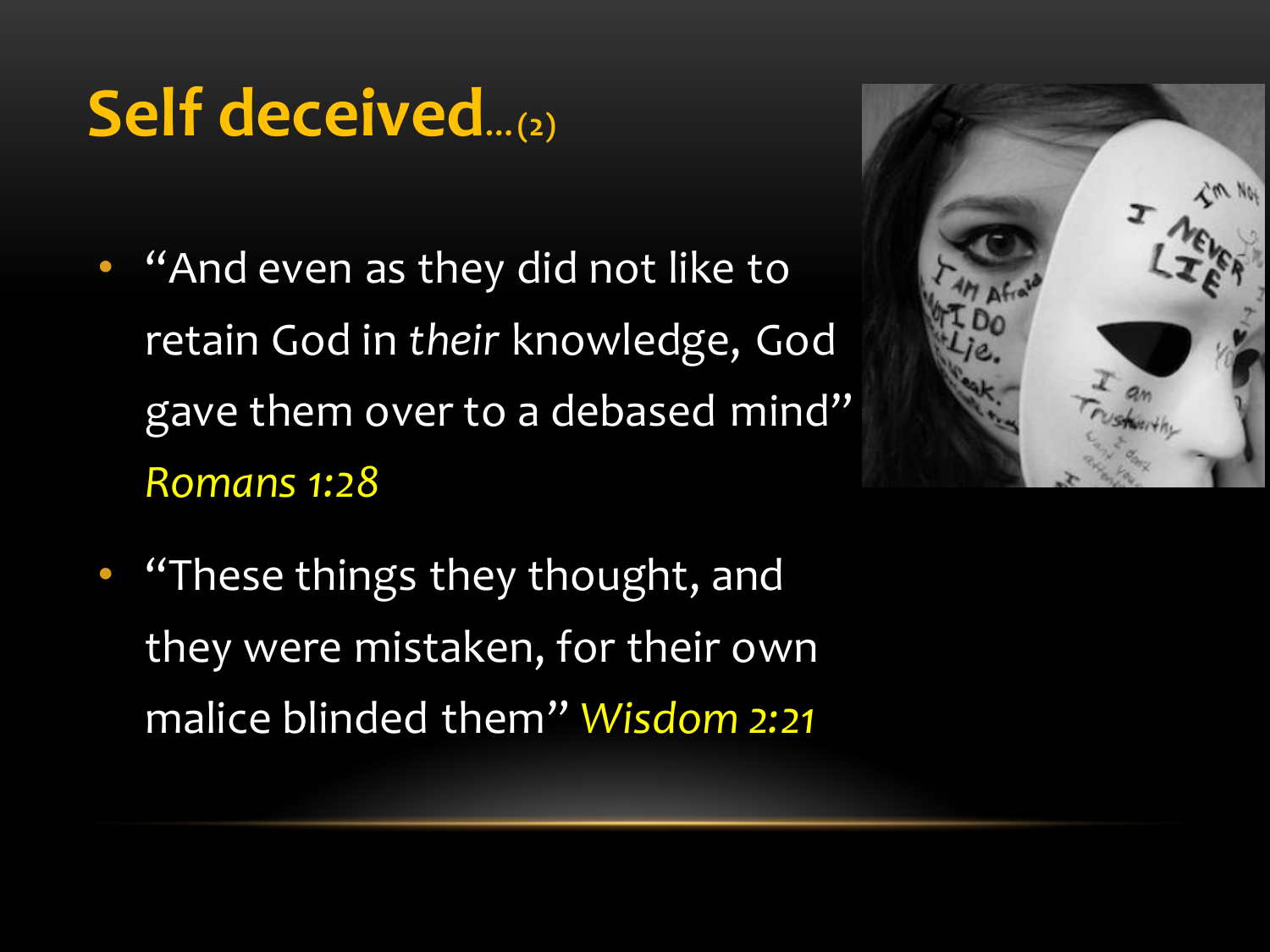**The deceit of living false realities**



Nothing is easier than self-deceit. For what each man wishes, that he also believes to be true.

(Demosthenes)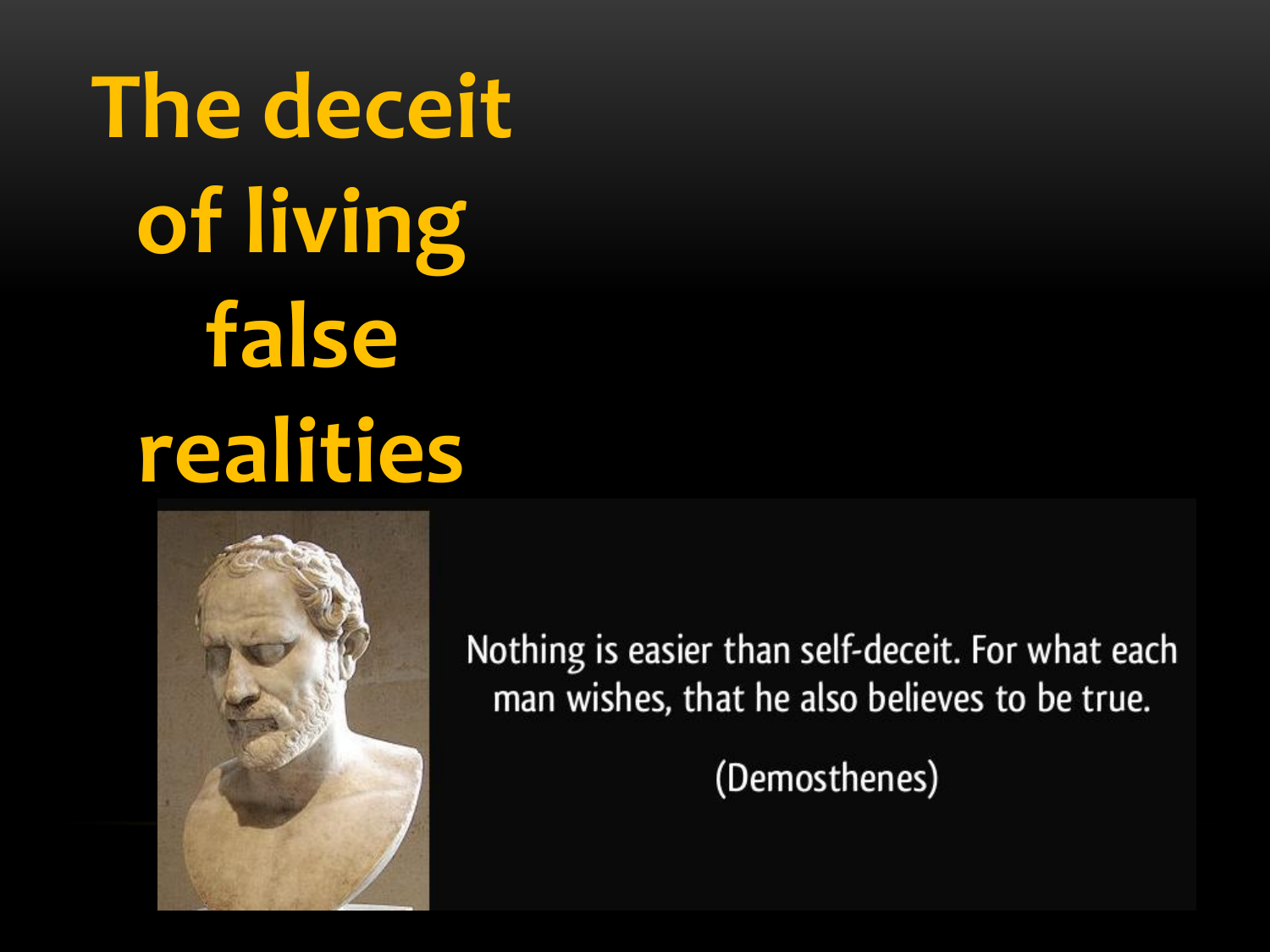### **False Realities…(1)**

- 1. Between abilities, callings, and limitations and the individual's pursuits
- 2. Between the human weakness and the expectation of perfection

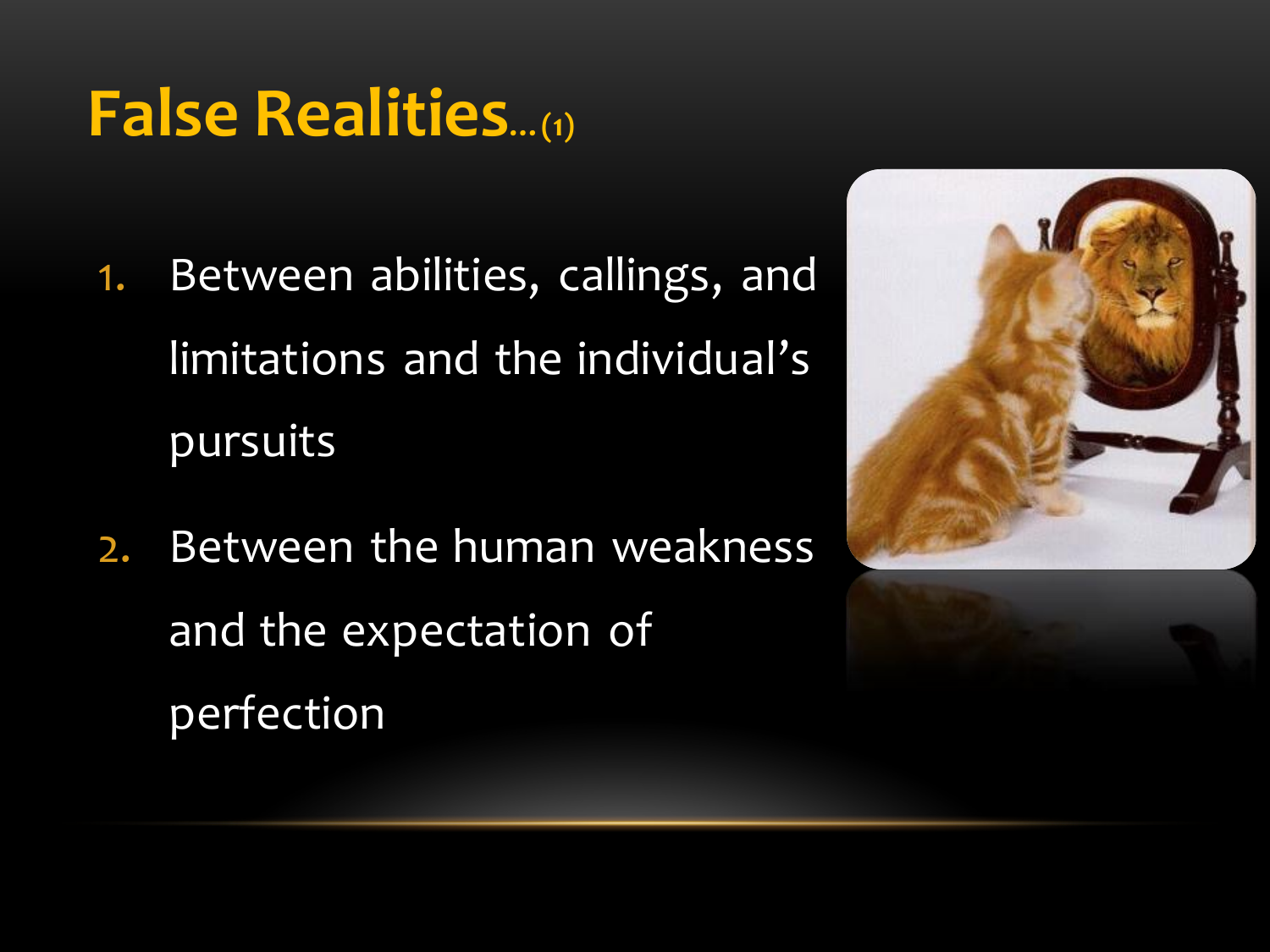## **False Realities…(2)**

- 3. Between the reality about God, His will, the designed way of salvation and the individual's own beliefs:
	- The distorted images about God

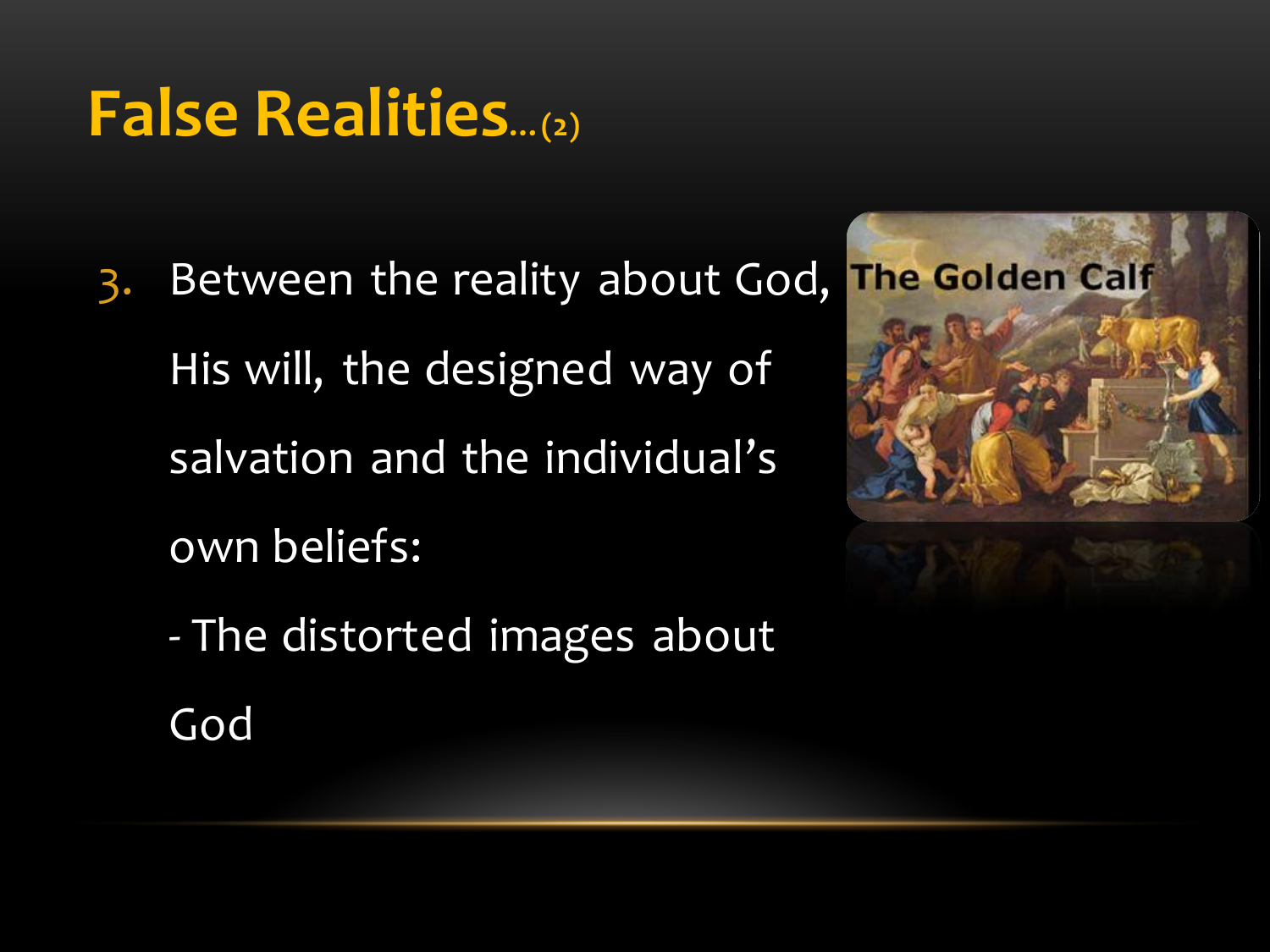#### **False Realities…(2)**

#### *3. Cont.:*

- God's love and human

#### suffering

- Meanings of God's promises
- and warnings
- Religion and Salvation

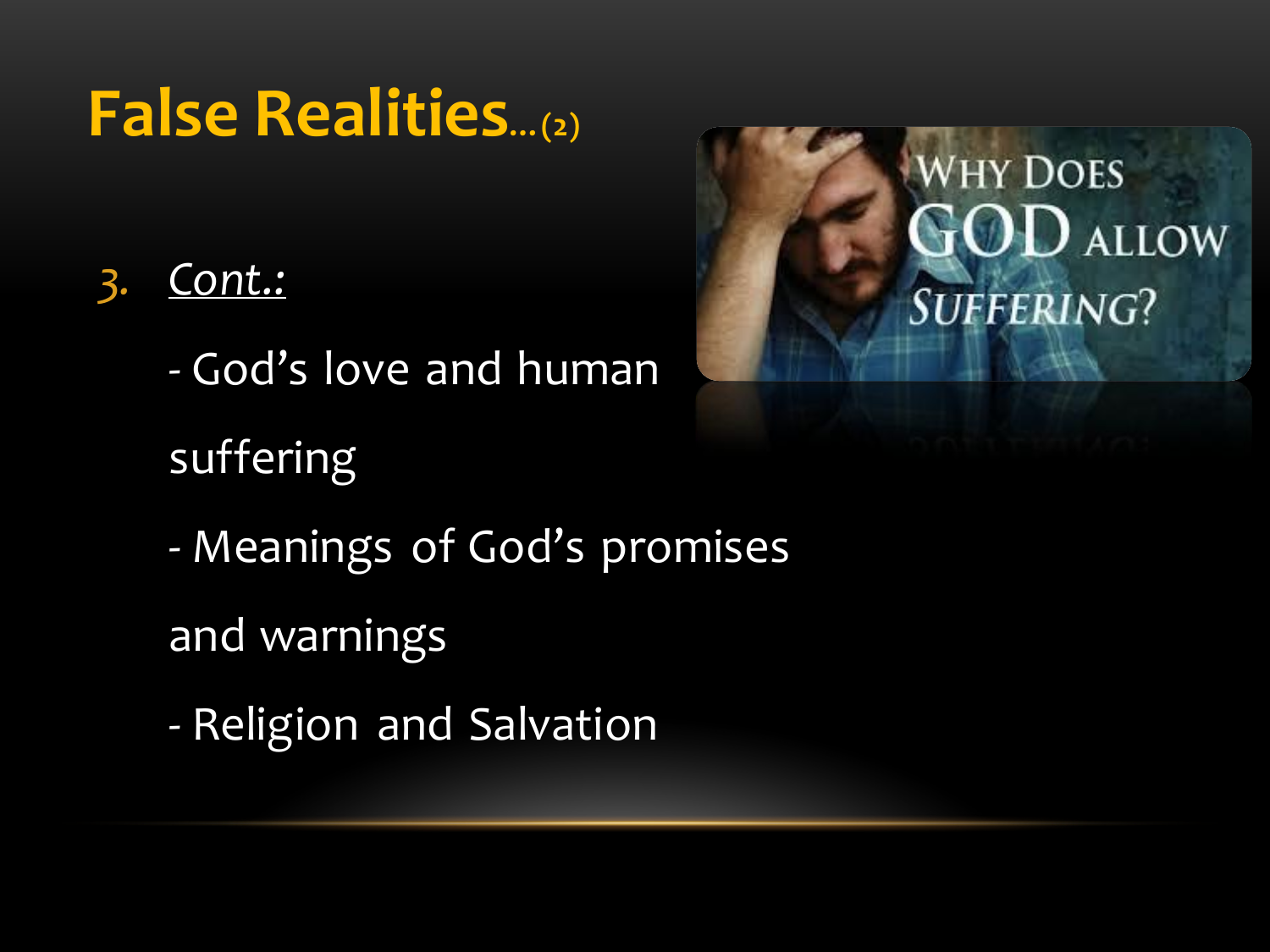#### **False Realities…(3)**

4. Between Doctrines believed and day to day life's choices: "Little children, let no one deceive you. He who practices righteousness is righteous, just as He is righteous" *1 John 3:7*

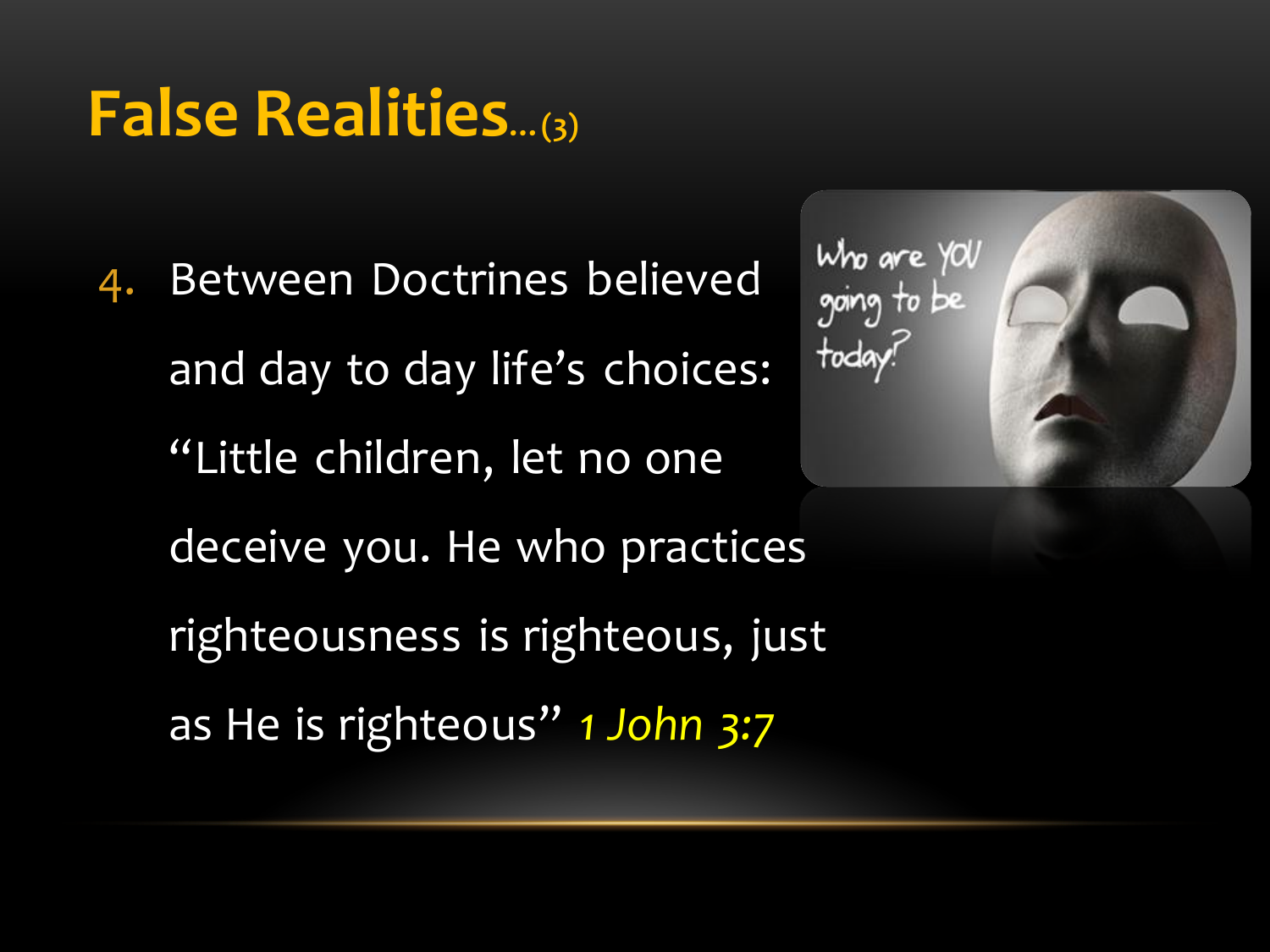#### **False Realities…(4)**

5. Between real joy and what I think will make me happy



6. Between reality about marriage and family life and the imaginary picture about them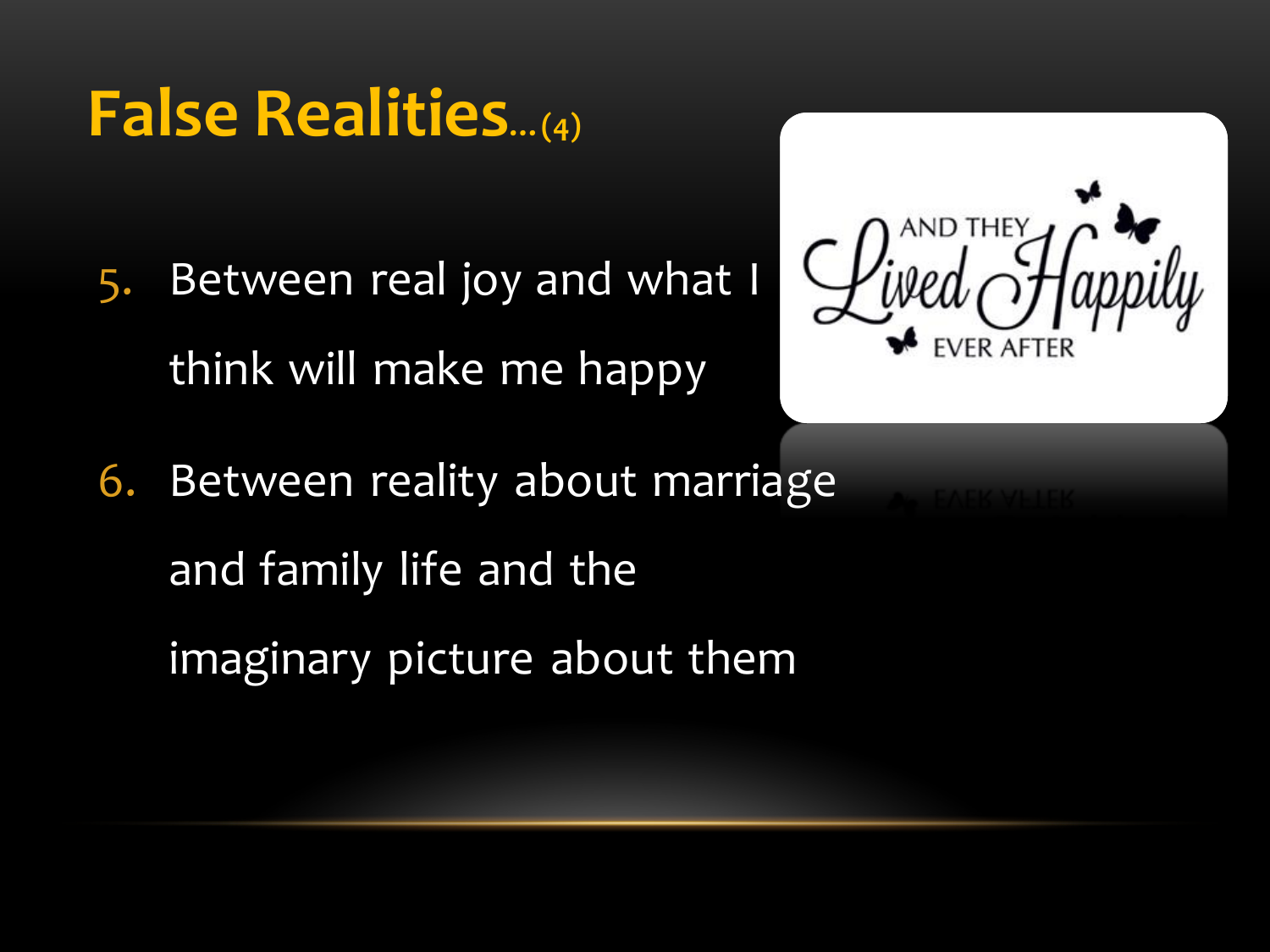#### **False Realities…(5)**

7. Between an assumption about spiritual wellbeing and a reality of being far from God: "Many will say to Me in that day, 'Lord, Lord, have we not prophesied in Your name, cast out demons in Your name, and done many wonders in Your name?' And then I will declare to them, 'I never knew you" *Matthew 7:22-23*

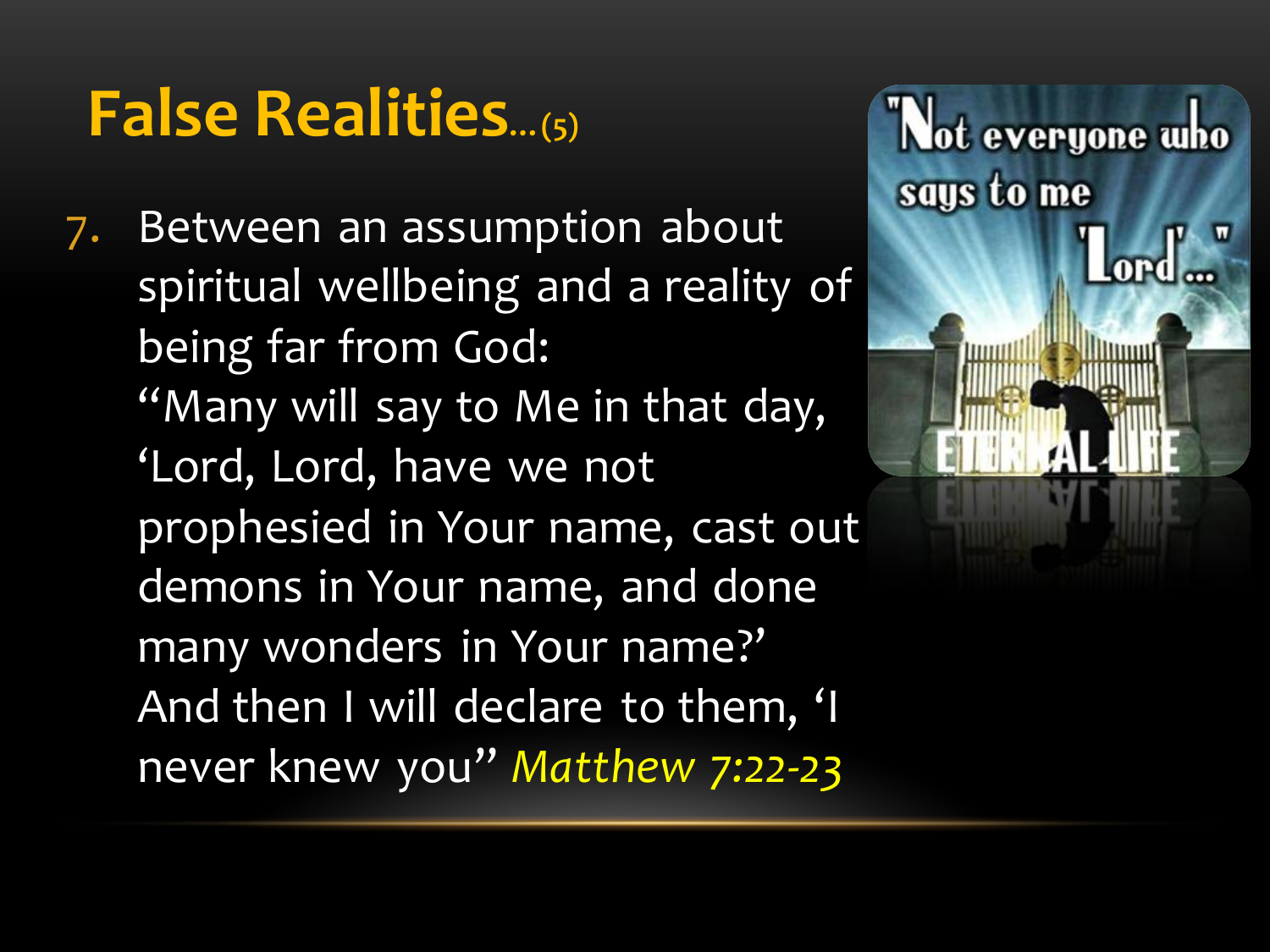#### **False Realities…(6)**

8. Between an actual cause and a possible solution for a problem and my own reasoning for the same problem, e.g., King Saul and his pursuit of David

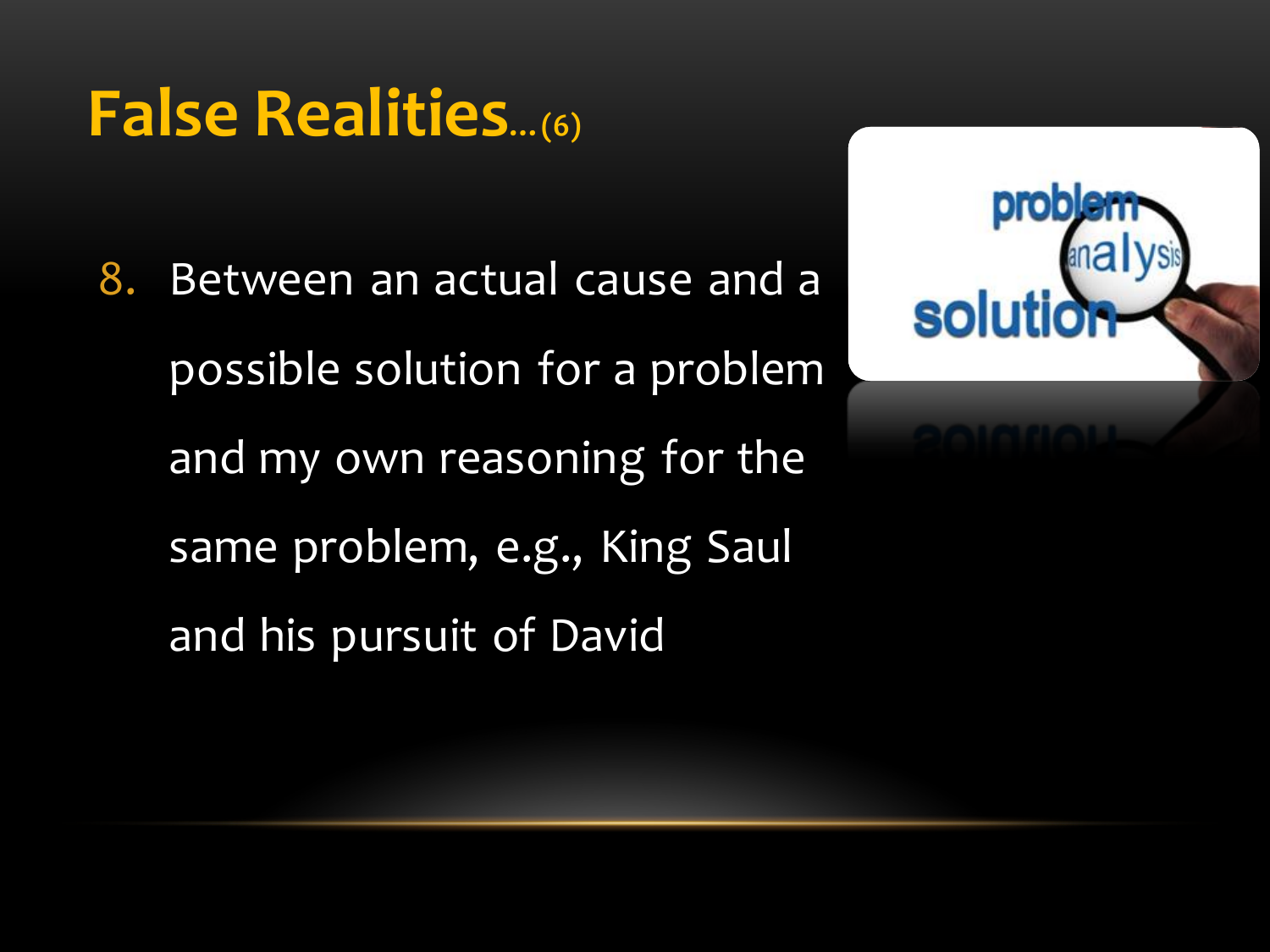#### **False Realities…(7)**

8. Between sowing a seed and expecting a different harvest



9. Between God's words and the world's standards: